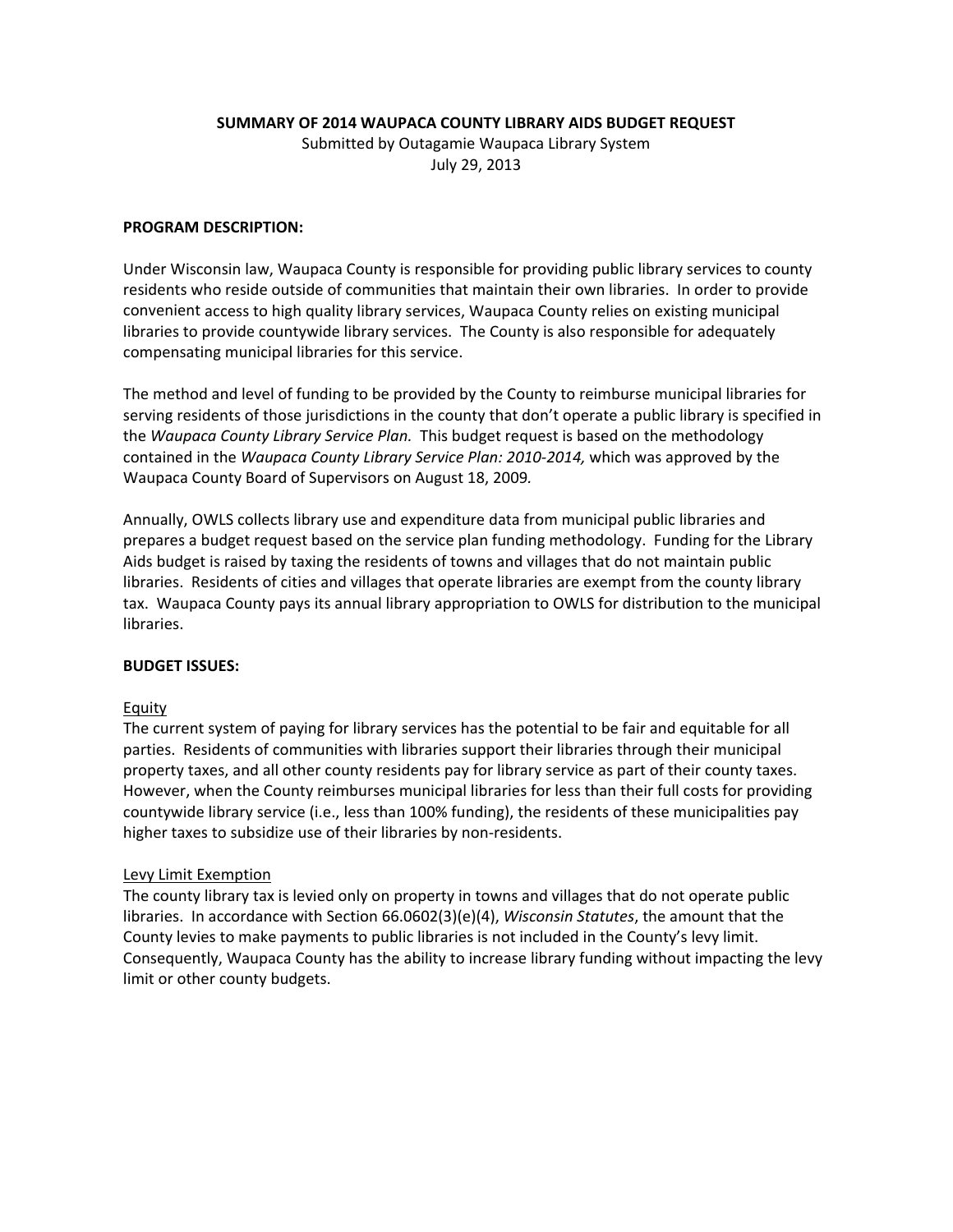## Library Use

The overall use of municipal libraries in Waupaca County was down in 2012 (2.6%). However, during the same period the number of items borrowed by residents of towns and villages without libraries decreased 5.5%.

## Unit Costs

In most recent years library use has grown faster than library operating costs, decreasing the average cost per circulation. However, in 2012 the combination of a small increase in expenditures (0.8%) and the decrease in circulation resulted in an increase in the cost per circulation (3.3%). While the average cost per circulation was \$2.84 in 2012, it is still less than the high of \$2.95 in 2000.

## County Share of Library Service Costs

Excellent progress has been made in recent years toward the goal of compensating municipal public libraries at 100% of their costs for providing countywide library service, as the funding level increased from 82 % in 2008 to 97% in 2013.

| Year:                 | 2008  | 2009  | 2010  | 2011  | 2012  | 2013  | 2014 |
|-----------------------|-------|-------|-------|-------|-------|-------|------|
| <b>Funding Level:</b> | 82.0% | 85.2% | 88.1% | 91.0% | 94.0% | 97.0% | 100% |

A goal of the *County Library Service Plan: 2010‐2014* is to compensate municipal public libraries at 100% of their costs, based on the county funding formula, by the end of the 5‐year period covered by the *Plan* (i.e., 2014). To achieve this goal it was recommended that the county funding level be increased by 3% each year in order to achieve 100% funding by 2014. This goal is only possible because of the levy exemption, and it is understood that the recommended funding methodology would need to be revisited should library payments no longer be exempt from county levy limits.

Because2012 county circulation decreased by 5.5%, more than the cost per unit increased, Waupaca County's full share of library service costs actually decreased by 2.2%. Consequently, the increase in the 2014 budget request is due entirely to increasing the funding level to 100%.

## Library Service is a Bargain for the County

Contracting with municipalities for library service continues to be a bargain for Waupaca County. It is estimated that the owner of a \$100,000 home paying for library service through county taxes would continue to pay less than \$37 in 2014, i.e. less than the cost of two new hardcover books. Even at the 100% funding level, residents living outside of communities with libraries will continue to pay significantly less for the same service than those living in communities with libraries.